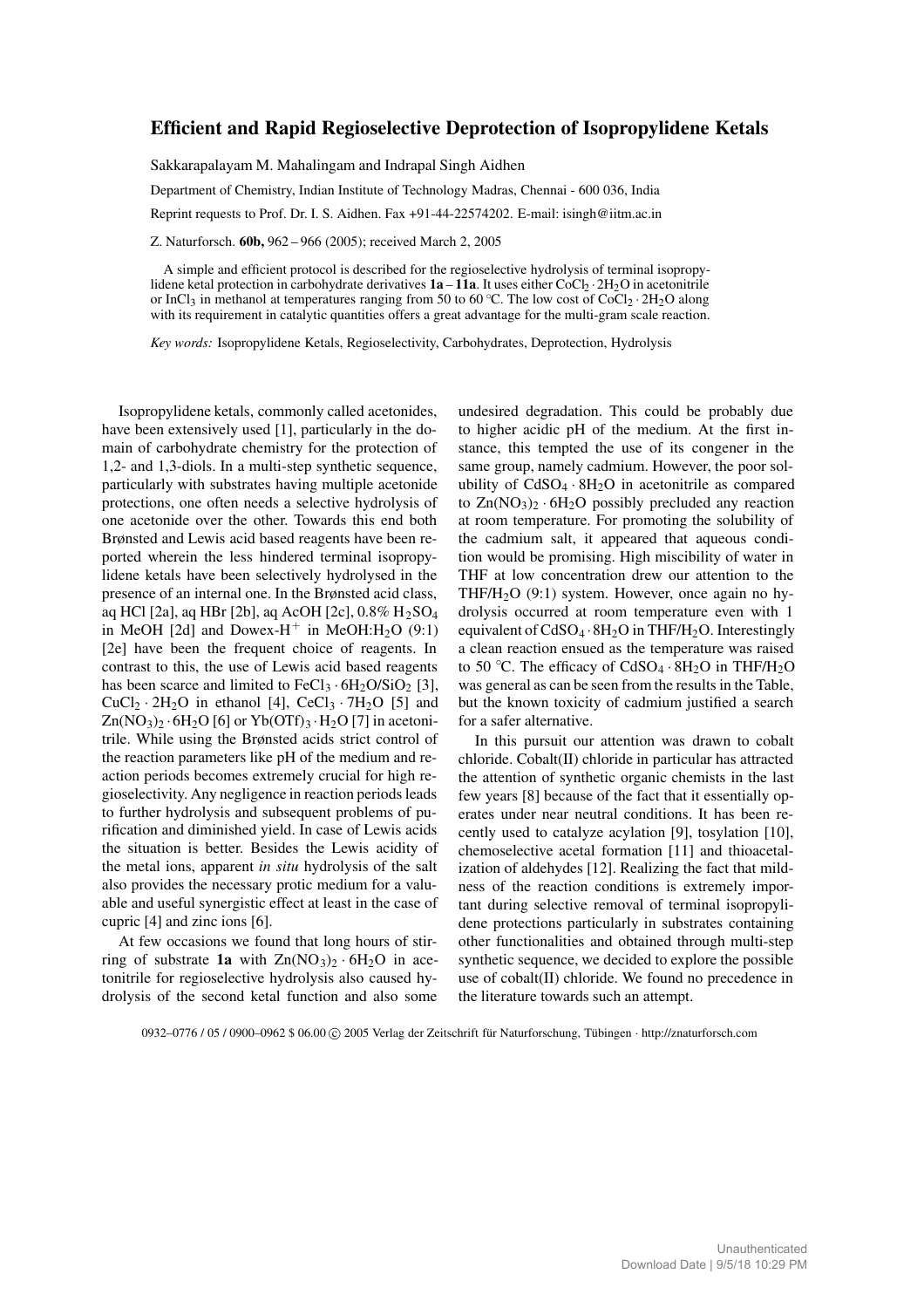| Compound                | Substrate                                             | Product                      | Hydrolysis Condition <sup>a</sup>     |                  |          |
|-------------------------|-------------------------------------------------------|------------------------------|---------------------------------------|------------------|----------|
|                         | $1-11a$                                               | $1-11b$                      | Method                                | Time             | Yield    |
|                         |                                                       |                              |                                       | (h)              | $(\%)^b$ |
|                         | ö                                                     |                              |                                       |                  |          |
| $\mathbf{1}$            |                                                       | HO                           | $\boldsymbol{\rm{A}}$<br>$\, {\bf B}$ | $\,$ 8 $\,$<br>6 | 80<br>91 |
|                         | OCH <sub>3</sub><br>ŌН<br>ō,                          | OCH <sub>3</sub><br>ôн<br>Ō, |                                       |                  |          |
|                         |                                                       |                              | $\mathsf C$                           | 10               | 85       |
|                         |                                                       | HŌ<br>ó                      | A                                     | $10\,$           | 76       |
| $\overline{\mathbf{c}}$ | OCH <sub>3</sub>                                      | HO,<br>OCH3                  | $\, {\bf B}$                          | $\,$ 8 $\,$      | 89       |
|                         | ÖTBDMS<br>Ō.                                          | <b>ÖTBDMS</b><br>Ō.          | $\mathbf C$                           | 12               | 85       |
|                         |                                                       |                              |                                       |                  |          |
| $\overline{\mathbf{3}}$ |                                                       | HO,                          | A                                     | 6                | 76       |
|                         | OCH <sub>3</sub>                                      | OCH <sub>3</sub><br>ŌВn<br>Ō | $\, {\bf B}$                          | $\,$ 8 $\,$      | 91       |
|                         | ŌΒn<br>Ō.                                             |                              | $\mathbf C$                           | 10               | 80       |
|                         |                                                       | HŌ                           |                                       |                  |          |
| $\overline{\mathbf{4}}$ |                                                       | HO,<br>OCH <sub>3</sub>      | $\boldsymbol{\rm{A}}$                 | $\,$ 8 $\,$      | 75       |
|                         | OCH <sub>3</sub><br>$\bar{\bar{\mathbb{O}}}$ Ac<br>Ō. | ŌAc<br>O                     | $\, {\bf B}$                          | 6                | 86       |
|                         |                                                       |                              | $\mathsf C$                           | 12               | 80       |
| 5                       |                                                       |                              | A                                     | 7                | 78       |
|                         | OCH <sub>3</sub>                                      | HO,<br>OCH <sub>3</sub>      | $\, {\bf B}$                          | $\sqrt{6}$       | 93       |
|                         |                                                       |                              | $\mathbf C$                           | $12\,$           | 82       |
|                         |                                                       |                              |                                       |                  |          |
| $\boldsymbol{6}$        |                                                       | HQ<br>о<br>HO,               | $\boldsymbol{\rm{A}}$                 | $\,$ 8 $\,$      | 78       |
|                         |                                                       | ō                            | $\, {\bf B}$                          | 6                | 90       |
|                         | ā                                                     |                              | $\mathbf C$                           | 10               | 82       |
|                         |                                                       | чq<br>ဝှ<br>HO,              |                                       |                  |          |
|                         | ö                                                     |                              | $\boldsymbol{\rm{A}}$                 | $10\,$           | 78       |
| $\overline{7}$          | ō.                                                    | å,                           | $\, {\bf B}$                          | $\,$ 8 $\,$      | 92       |
|                         |                                                       |                              | $\mathsf C$                           | 12               | 80       |
|                         |                                                       | HQ<br>၀ု                     |                                       |                  |          |
|                         | o<br>F                                                | HO.                          | A                                     | $10\,$           | 75       |
| 8                       | ō                                                     | ō                            | $\, {\bf B}$                          | $\,$ 8 $\,$      | 82       |
|                         |                                                       |                              | $\mathbf C$                           | 12               | 78       |
|                         | O                                                     | онон                         |                                       |                  |          |
|                         |                                                       |                              | A                                     | $\,$ 8 $\,$      | 76       |
| 9                       | ΟН                                                    | 'nО<br>δ                     | $\, {\bf B}$                          | 6                | 90       |
|                         | ก้                                                    |                              | $\mathbf C$                           | 12               | 80       |
|                         |                                                       |                              |                                       |                  |          |
|                         |                                                       |                              | $\boldsymbol{\mathsf{A}}$             | $\,$ 8 $\,$      | 75       |
| 10                      |                                                       |                              | $\, {\bf B}$                          | $\boldsymbol{7}$ | 90       |
|                         |                                                       |                              | $\mathbf C$                           | 12               | 78       |
|                         |                                                       |                              |                                       |                  |          |
|                         |                                                       |                              | $\boldsymbol{\rm{A}}$                 | 10               | 75       |
| $\overline{11}$         | <b>OTBDMS</b>                                         | <b>OTBDMS</b>                | $\, {\bf B}$                          | $\boldsymbol{7}$ | 88       |
|                         |                                                       |                              | $\mathbf C$                           | 12               | 76       |

S.M. Mahalingam – I. S. Aidhen · Efficient and Rapid Regioselective Deprotection of Isopropylidene Ketals 963

<sup>a</sup> Method A: CdSO<sub>4</sub> · 8H<sub>2</sub>O in THF/H<sub>2</sub>O at 50 °C; Method B: CoCl<sub>2</sub> · 2H<sub>2</sub>O in acetonitrile at 55 °C; Method C: InCl<sub>3</sub> in methanol at  $60^{\circ}$ C; <sup>b</sup> isolated yields of pure products with compatible IR,  $1$ H NMR,  $13$ C NMR and mass spectral data.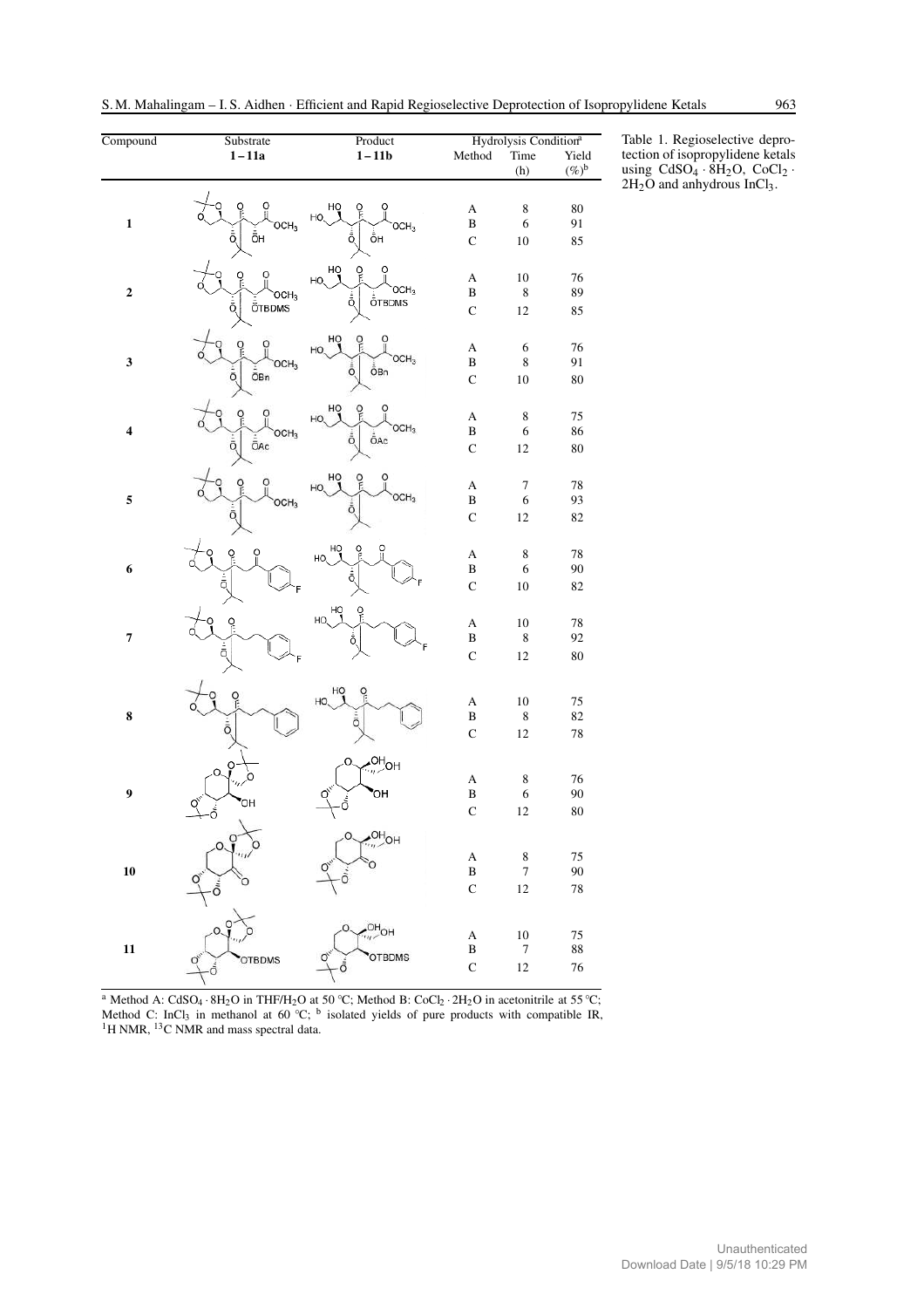Commercially available magenta colored  $CoCl<sub>2</sub>$ .  $6H<sub>2</sub>O$  itself was found to be unsuitable for hydrolysis. Thermo-gravimetric analysis (TGA) of this sample reflected loss of the absorbed moisture along with four molecules of  $H<sub>2</sub>O$  from the crystal lattice when the temperature was around 185 ℃. Heating of this commercial hexahydrate sample at 200 ◦C for 4 h consistently afforded a blue colored salt whose composition was  $CoCl<sub>2</sub> \cdot 2H<sub>2</sub>O$ . The confirmation to this composition comes from the powder XRD pattern [13]. We were delighted to see that 10 mol% of this cobalt(II) chloride dihydrate with respect to substrate in acetonitrile at 55  $\degree$ C was sufficient for a clean, rapid and efficient regioselective removal of terminal isopropylidene ketal in all the substrates **1a** – **11a** (Table). A solution of  $CoCl<sub>2</sub> \cdot 2H<sub>2</sub>O$  in acetonitrile (0.033 M) had a pH of 4.4 and this itself was indicative of the mildness of the protocol herein for selective removal of the terminal acetonides, as compared to  $\text{Zn}(\text{NO}_3)_2 \cdot 6\text{H}_2\text{O}$ . In the latter case the solution is more acidic, with pH being 2.76. It was further noted that even anhydrous  $CoCl<sub>2</sub>$  in commercial grade acetonitrile was excellent for the proposed objective. We speculate that the occluded moisture in the solvent was sufficient for the observed clean removal of the terminal isopropylidene protection.

The concept of transketalization is extremely useful, when aqueous conditions are to be avoided. Towards this end a combination of alcohol or thiol with anhydrous Brønsted acid such as PPTS, or TsOH have been used [14, 15]. Thiols have also been used along with Lewis acid such as  $BF_3 \cdot Et_2O$  [16]. Although InCl<sub>3</sub> has been used for the same purpose [17], its use for deprotection of acetals in methanol is only a very recent advent [18]. Our present study aiming at regioselective removal of terminal acetonide prompted its exploration and to our satisfaction clean reaction ensued with all the substrates  $1a-11a$  using 10 mol% of  $InCl<sub>3</sub>$ in methanol at 60  $°C$ .

In conclusion, the use  $CoCl_2 \cdot 2H_2O$  and  $InCl_3$  has offered a simple, efficient and clean procedure for regioselective removal of terminal isopropylidene protection. The isolated yields are excellent and the reaction is amenable to scale-up. The more attractive among the two is  $CoCl<sub>2</sub> \cdot 2H<sub>2</sub>O$ , due to its extremely low cost and requirement in catalytic quantities. This is of great significance in the light of the fact that  $Yb(OTf)$ <sub>3</sub> · H<sub>2</sub>O recently used for the same purpose is comparatively very expensive. These new protocols should therefore serve as valuable alternatives, in cases

of problematic situations encountered with the other known reagents in the literature.

## **Experimental Section**

The starting substrates **2a** [19], **3a** [20], **4a** [21] and **5a** [22] were prepared from **1a** [23] as described in the literature. The aryl ketone **6a** was prepared by an umpolung strategy [24], wherein the acyl-anion equivalent reacts with diisopropylidene protected arabinitol iodide [25]. Substrate **7a** and **8a** were prepared by sequential reduction and hydrogenation of the corresponding *p*-fluorophenyl ketone **6a** and phenyl ketone [26], respectively. Substrates **9a** and **10a** were prepared from *D*-fructose as described in the literature [27]. Silylation of **9a** using TBDMSiCl/imidazole in DMF afforded **11a**.

*General experimental procedure using CdSO<sub>4</sub> · 8H<sub>2</sub>O:* A mixture of isopropylidene ketals (**1 – 11a**) (1 mmol) and  $CdSO_4 \tcdot 8H_2O$  (1.1 mmol, 0.846 g) in THF/H<sub>2</sub>O (9:1) was stirred at 50  $\degree$ C for 6 – 8 h. After completion of the reaction as indicated by TLC, the THF was evaporated, the oily residue was diluted with water and the crude product was extracted by using  $CH_2Cl_2$  (3 × 10 ml). The  $CH_2Cl_2$  layer was dried over anhydrous  $Na<sub>2</sub>SO<sub>4</sub>$  and concentrated. The residue obtained was subjected to a quick purification by a short filtration column on silica gel (100 – 200 mesh).

*General experimental procedure using CoCl*<sub>2</sub> · 2*H*<sub>2</sub>*O*: A mixture of isopropylidene ketals  $(1 - 11a)$  (1 mmol) and 10 mol% (0.016 g) of  $CoCl_2 \tcdot 2H_2O$  in acetonitrile (3 ml) [0.33 M with respect to substrate] was stirred at 55  $\degree$ C for 6 – 8 h. After completion of the reaction as indicated by TLC, the solvent was evaporated,  $CH_2Cl_2$  (3 × 10 ml) was added to the oily residue and this solution was washed with water (5 ml). The CH<sub>2</sub>Cl<sub>2</sub> layer was dried over anhydrous Na<sub>2</sub>SO<sub>4</sub> and concentrated. The residue obtained was subjected to a quick purification by a short filtration column on silica gel  $(100 - 200$  mesh).

*General experimental procedure using InCl*3*:* To a mixture of isopropylidene ketals (**1 – 11a**) (1 mmol) in methanol was added 10 mol% (0.022 g) of anhydrous  $InCl<sub>3</sub>$  and the solution was heated at 60 °C for  $10 - 12$  h. After completion of the reaction as indicated by TLC, the solvent was evaporated, the oily residue was diluted with water, the crude product was extracted by using  $CH_2Cl_2$  (3 × 10 ml). The  $CH_2Cl_2$ layer was dried over anhydrous Na<sub>2</sub>SO<sub>4</sub> and concentrated. The residue obtained was subjected to a quick purification by a short filtration column on silica gel (100 – 200 mesh).

#### *Spectral data for the starting substrates* **6a***,* **7a***,* **8a** *and* **11a**

**6a**:  $[\alpha]_D + 40.2^{\circ}$  ( $c = 1$ , CHCl<sub>3</sub>). – IR (CHCl<sub>3</sub>): 1675 cm<sup>-1</sup>. – <sup>1</sup>H NMR (400 MHz CDCl<sub>3</sub>): δ = 1.25 (s, 3H), 1.28 (s, 3H), 1.31 (s, 3H), 1.41 (s, 3H), 3.30 (d,  $J = 8.2$  Hz, 1H),  $3.61 - 3.83$  (m, 4H),  $4.54$  (dd,  $J = 8.4$ ,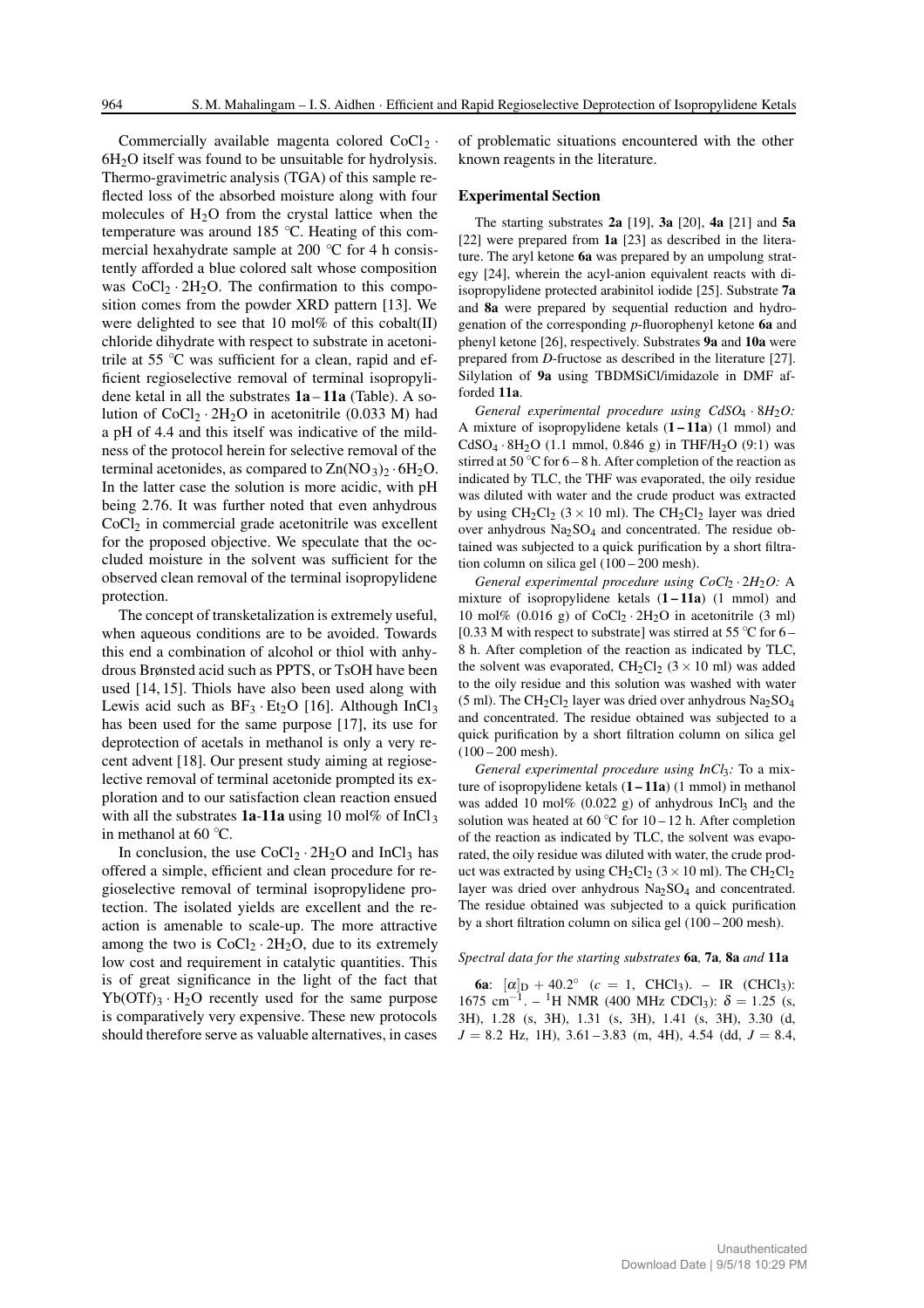4.8 Hz, 1H), 7.0 – 7.1 (m, 2H), 7.91 – 7.99 (m, 2H). – <sup>13</sup>C NMR (100 MHz, CDCl<sub>3</sub>):  $\delta = 25.24, 25.31, 25.46,$ 26.74, 41.27, 71.38, 74.07, 74.98, 78.94, 107.72, 109.61, 113.92, 129.45, 131.38, 165.54, 195.49. – HRMS (ESI): calcd. for  $C_{18}H_{23}FO_5$  [M+Na]<sup>+</sup>: 361.1224; found 361.1216.

**7a**:  $[\alpha]_D + 45.2^{\circ}$  ( $c = 1$ , CHCl<sub>3</sub>). – <sup>1</sup>H NMR (400 MHz CDCl<sub>3</sub>):  $\delta = 1.31$  (s, 3H), 1.38 (s, 3H), 1.41 (s, 3H), 1.42 (s, 3H), 1.83 – 1.89 (m, 1H), 1.95 – 2.03 (m, 1H), 2.68 – 2.73 (m, 1H), 2.80 – 2.85 (m, 1H), 3.61 – 3.83 (m, 4H), 3.94 – 4.02 (m, 1H), 6.94 – 7.00 (m, 2H), 7.14 – 7.20 (m, 2H). – <sup>13</sup>C NMR (100 MHz, CDCl<sub>3</sub>):  $\delta = 25.46, 26.74, 27.03$ , 27.36, 31.47, 35.83, 63.82, 72.46, 78.38, 81.04, 107.70, 108.92, 115.176, 129.779, 137.31, 160.05. – HRMS (ESI): calcd. for  $C_{18}H_{25}FO_4$  [M+Na]<sup>+</sup>: 347.1431; found 347.1412.

**8a**:  $[\alpha]_D - 27.3^\circ$  ( $c = 1$ , CHCl<sub>3</sub>). – <sup>1</sup>H NMR (400 MHz CDCl<sub>3</sub>):  $\delta = 1.25$  (s, 3H), 1.28 (s, 3H), 1.32 (s, 3H), 1.36 (s, 3H), 1.79 – 1.82 (m, 1H), 1.93 – 2.03 (m, 1H), 2.64 – 2.73 (m, 1H), 2.79 – 2.85 (m, 1H), 3.60 – 3.70 (m, 4H), 3.92 – 4.02 (m, 1H),  $7.09 - 7.23$  (m, 5H).  $-$  <sup>13</sup>C NMR (100 MHz, CDCl<sub>3</sub>):  $\delta = 25.31, 26.74, 27.06, 27.41, 32.30, 35.79, 63.80,$ 72.40, 78.48, 81.15, 108.90, 109.61, 125.87, 128.37, 128.42, 141.76. – HRMS (ESI): calcd. for  $C_{18}H_{26}O_4$  [M+Na]<sup>+</sup> 329.1525; found 329.1053.

**11a**:  $[\alpha]_D - 126.5^\circ$  ( $c = 1$ , CHCl<sub>3</sub>). – <sup>1</sup>H NMR (400 MHz CDCl<sub>3</sub>):  $\delta = 1.25$  (s, 3H), 1.28 (s, 3H), 1.32 (s, 3H), 0.86 (s, 3H), 0.90 (s, 3H), 1.67 (s, 9H), 2.09 (s, 3H), 2.16 (s, 3H), 3.11 (br s, 1H), 3.37 (br s, 1H), 4.30 – 5.10 (m, 7H). – <sup>13</sup>C NMR (100 MHz, CDCl<sub>3</sub>):  $\delta = -3.93, -3.08, 19.02,$ 25.31, 26.62, 26.74, 27.07, 27.46, 64.40, 70.59, 71.01, 72.36, 72.49, 106.80, 109.42, 112.55. – HRMS (ESI): calcd. for  $C_{18}H_{34}O_6Si$  [M+Na]<sup>+</sup>: 397.1819; found 397.1026.

### *Data for the new compounds obtained after regioselective deprotection*

**5b**:  $[\alpha]_D + 57.3^\circ$  ( $c = 1$ , CHCl<sub>3</sub>). – IR (CHCl<sub>3</sub>): 3456, 1737 cm<sup>-1</sup>. – <sup>1</sup>H NMR (400 MHz CDCl<sub>3</sub>): δ = 1.31 (s, 3H), 1.33 (s, 3H), 2.58 (dd, *J* = 15.6, 8.8 Hz, 1H), 2.77 (dd, *J* = 15.9, 3.25 Hz, 1H), 3.59 (t, *J* = 7.8 Hz, 1H), 3.72 (s, 3H), 3.95 (dd, *J* = 8.8, 4.9 Hz, 1H), 4.34 (m, 1H), 4.53  $(dd, J = 8.5, 6.1$  Hz, 1H), 4.70 (td,  $J = 8.3, 2.9$  Hz, 1H). – <sup>13</sup>C NMR (100 MHz, CDCl<sub>3</sub>):  $\delta = 26.96, 29.07, 38.97,$ 52.00, 63.92, 73.04, 76.10, 79.54, 172.0. – HRMS (ESI): calcd. for  $C_9H_{18}O_6$  [M+Na]<sup>+</sup>: 245.1000; found 245.1012.

**6b**:  $[\alpha]_D + 12.2^{\circ}$  ( $c = 1$ , CHCl<sub>3</sub>). – IR (CHCl<sub>3</sub>): 3456, 1676 cm<sup>-1</sup>. – <sup>1</sup>H NMR (400 MHz CDCl<sub>3</sub>): δ = 1.28 (s, 3H), 1.31 (s, 3H), 3.30 (d, *J* = 8.2 Hz, 1H), 3.61 – 3.83 (m, 4H), 4.54 (dd, *J* = 8.4, 4.8 Hz, 1H), 7.0 – 7.1 (m, 2H), 7.91 – 7.99 (m, 2H). – <sup>13</sup>C NMR (100 MHz, CDCl<sub>3</sub>):  $\delta = 25.24$ ,

25.46, 41.27, 71.38, 74.07, 74.98, 78.94, 107.72, 113.92, 129.45, 131.38, 165.54, 195.49. – HRMS (ESI): calcd. for  $C_{15}H_{19}FO_5$  [M+Na]<sup>+</sup>: 321.1224; found 321.1216.

**7b**:  $[\alpha]_D + 15.2^{\circ}$  ( $c = 1$ , CHCl<sub>3</sub>). – IR (CHCl<sub>3</sub>): 3425 cm<sup>-1</sup>. – <sup>1</sup>H NMR (400 MHz CDCl<sub>3</sub>):  $\delta = 1.38$ (s, 3H), 1.42 (s, 3H), 1.83 – 1.89 (m, 1H), 1.95 – 2.03 (m, 1H), 2.68 – 2.73 (m, 1H), 2.80 – 2.85 (m, 1H), 3.61 – 3.83 (m, 4H), 3.94 – 4.02 (m, 1H), 6.94 – 7.00 (m, 2H), 7.14 – 7.20 (m, 2H). – <sup>13</sup>C NMR (100 MHz, CDCl<sub>3</sub>):  $\delta = 27.03$ , 27.36, 31.47, 35.83, 63.82, 72.46, 78.38, 81.04, 108.92, 115.176, 129.779, 137.31, 160.05. – HRMS (ESI): calcd. for  $C_{15}H_{21}FO_4$  [M+Na]<sup>+</sup>: 307.1431; found 307.1412.

**8b**:  $[\alpha]_D - 27.3^\circ$  ( $c = 1$ , CHCl<sub>3</sub>). – IR (CHCl<sub>3</sub>): 3424 cm<sup>-1</sup>. – <sup>1</sup>H NMR (400 MHz CDCl<sub>3</sub>):  $\delta$  = 1.32 (s, 3H), 1.36 (s, 3H), 1.79 – 1.82 (m, 1H), 1.93 – 2.03 (m, 1H), 2.64 – 2.73 (m, 1H), 2.79 – 2.85 (m, 1H), 3.60 – 3.70 (m, 4H), 3.92 – 4.02 (m, 1H),  $7.09 - 7.23$  (m, 5H).  $-$  <sup>13</sup>C NMR (100 MHz, CDCl<sub>3</sub>):  $\delta = 27.06, 27.37, 32.30, 35.79, 63.80, 72.40, 78.48,$ 81.15, 108.92, 125.87, 128.37, 128.42, 141.76. – HRMS (ESI): calcd. for  $C_{15}H_{22}O_4$  [M+Na]<sup>+</sup>: 289.1525; found 289.1053.

**9b**:  $[\alpha]_D - 103.5^\circ$  ( $c = 1$ , CHCl<sub>3</sub>). – IR (CHCl<sub>3</sub>): 3440 cm<sup>-1</sup>. – <sup>1</sup>H NMR (400 MHz CDCl<sub>3</sub>):  $\delta = 1.36$  (s, 3H), 1.41 (s, 3H), 3.10 (br s, 1H), 3.46 (br s, 1H), 3.67 – 4.12 (m, 7H), 4.44 (br s, 1H).  $-$  <sup>13</sup>C NMR (100 MHz, CDCl<sub>3</sub>):  $\delta = 26.23, 26.41, 64.15, 68.75, 69.34, 71.82, 71.89, 105.79,$ 111.95. – HRMS (ESI): calcd. for  $C_9H_{16}O_6$  [M+Na]<sup>+</sup>: 243.0954; found 243.0284.

**10b**:  $[\alpha]_D - 35.30^\circ$  ( $c = 1$ , CHCl<sub>3</sub>). – IR (CHCl<sub>3</sub>): 3392, 1744 cm<sup>-1'</sup>. – <sup>1</sup>H NMR (400 MHz CDCl<sub>3</sub>):  $\delta = 1.32$  (s, 3H), 1.47 (s, 3H), 3.10 (br s, 1H), 3.46 (br s, 1H), 3.75 – 4.81  $(m, 6H)$ , 4.44 (br s, 1H). – <sup>13</sup>C NMR (100 MHz, CDCl<sub>3</sub>):  $\delta = 26.13, 26.28, 63.27, 69.50, 73.54, 74.16, 104.33, 113.52,$ 198.95. – HRMS (ESI): calcd. for  $C_9H_{14}O_6$  [M+Na]<sup>+</sup>: 241.0797; found 241.0147.

**11b**:  $[\alpha]_D - 106.5^{\circ}$  ( $c = 1$ , CHCl<sub>3</sub>). – <sup>1</sup>H NMR (400 MHz CDCl<sub>3</sub>):  $\delta = 1.32$  (s, 3H), 0.86 (s, 3H), 0.90 (s, 3H), 1.67 (s, 9H), 2.09 (s, 3H), 2.16 (s, 3H), 3.11 (br s, 1H), 3.37 (br s, 1H),  $4.30 - 5.10$  (m,  $7H$ ).  $-$  <sup>13</sup>C NMR (100 MHz, CDCl<sub>3</sub>):  $\delta = -3.93, -3.08, 19.02, 26.62, 27.07, 27.46, 64.40, 70.59,$ 71.01, 72.36, 72.49, 106.80, 112.55. – HRMS (ESI): calcd. for  $C_{15}H_{30}O_6Si$  [M+Na]<sup>+</sup>: 357.1819; found 357.1026.

#### *Acknowledgements*

We thank DST New Delhi for the funding towards a 400 MHz NMR instrument for the Department of Chemistry, IIT-Madras under the IRPHA scheme. We are extremely grateful to Professor Varadaraju U. V. for his constant support during the XRD studies.

Download Date | 9/5/18 10:29 PM